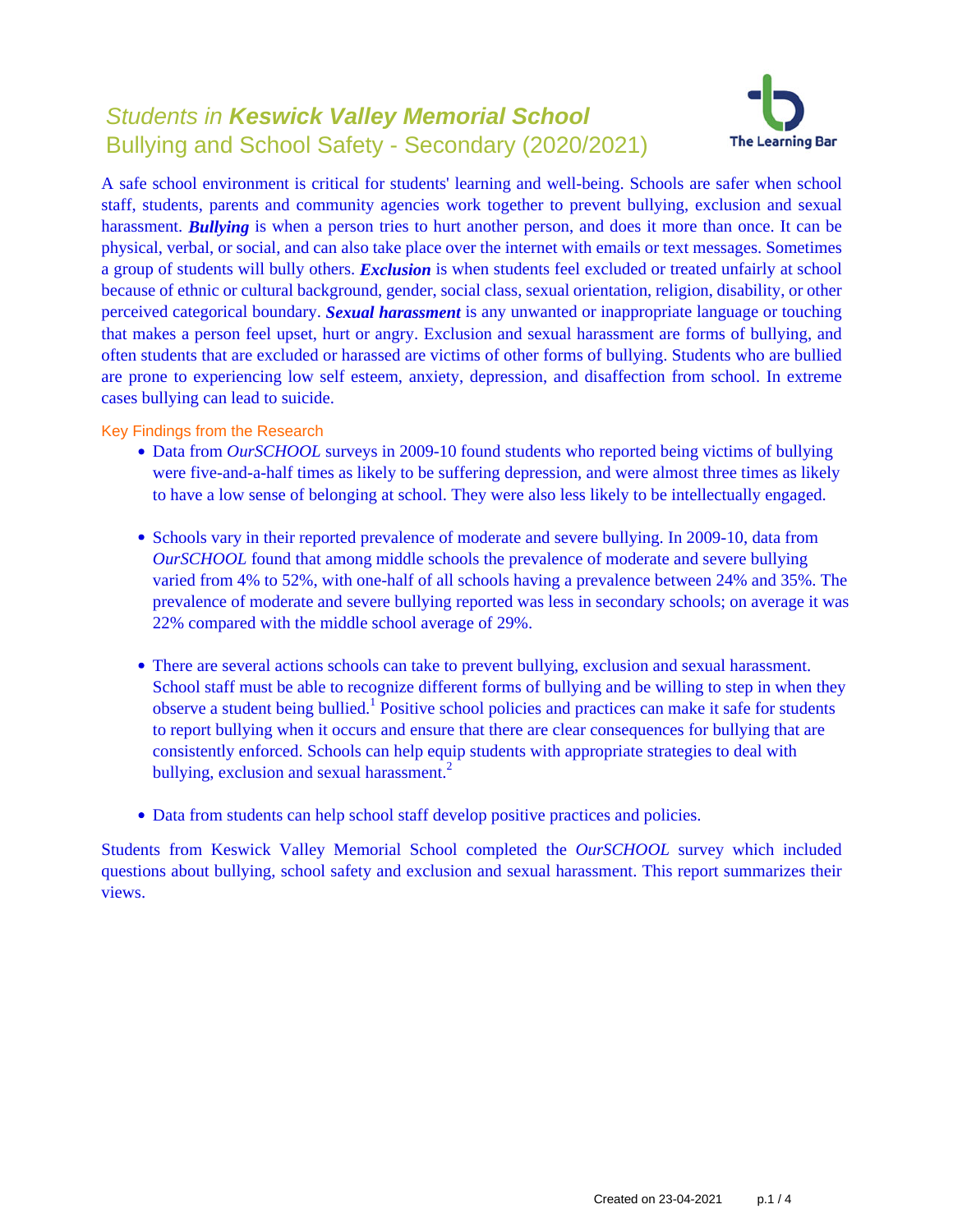### **1. The prevalence of school bullying**

The literature distinguishes between bullies, victims and those who are both bullies and the victims of bullying.<sup>3</sup> The percentage of students who report being victims of bullying is a useful school-level measure of the extent of bullying and its potential effects on youth. Students' reports of taking part in bullying and students' accounts of witnessing bullying are less useful as a school measure, because even a single incident of bullying may be seen or talked about by a wide range of students.

Overall, 41.7% of students in Keswick Valley Memorial School reported being a victim of bullying about once a week or more often, for at least one of the four types of bullying. In addition, *OurSCHOOL* classifies students as being moderate or severe victims. Figure 1 - shows the results for all students in Keswick Valley Memorial School, and separately for boys and girls, compared with the national average. Figure 2 indicates the types of bullying most often experienced by the students at Keswick Valley Memorial School. The results are based on students' reports of being victims of physical, social, verbal and cyber bullying in the previous 30 days.

#### **Figure 1: Prevalence of bullying at Keswick Valley Memorial School**



#### **Figure 2: Bullying by Type at Keswick Valley Memorial School**

### **2. Where and when bullying occurs**

Bullying tends to occur most frequently in classrooms, hallways and the lunchroom, but this can vary among schools.<sup>4</sup> Students quickly learn where the 'hot-spots' are, which tend to be places where there is inadequate supervision.<sup>5</sup> Students at Keswick Valley Memorial School were asked where bullying happened most often in and near their school. The results are shown in Figure 3.





The students at Keswick Valley Memorial School were also asked when bullying most often occurred. Figure 4 displays the results.





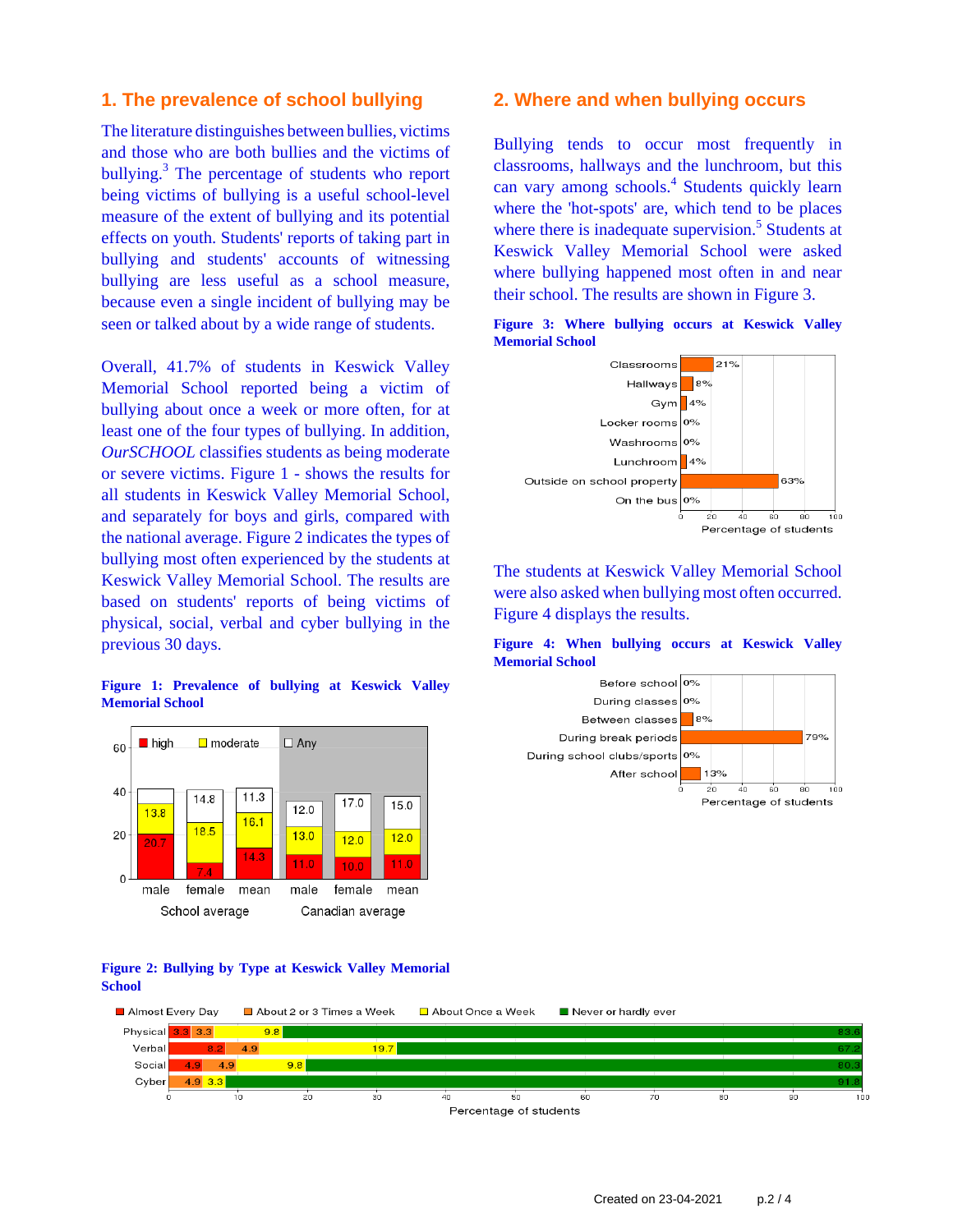### **3. How students respond to bullying**

Students in Keswick Valley Memorial School who reported being bullied in the past 30 days were asked what they did the last time they were bullied. Figure 5 summarizes their responses.

#### **Figure 5: How students respond when bullied at Keswick Valley Memorial School**



Figure 6 summarizes student responses when they saw or heard about a student being bullied.

#### **Figure 6: Response when others are bullied at Keswick Valley Memorial School**



# **4. Measures to prevent bullying**

School policies and practices can help prevent student bullying. Students at Keswick Valley Memorial School indicated the extent to which they felt certain anti-bullying measures were practiced in their school. Figure 7 shows the percentage of students that agreed or strongly agreed that these practices were evident in their school.

#### **Figure 7: Measures to prevent bullying at Keswick Valley Memorial School**



### **5. Students who feel excluded**

Many students feel excluded by their peers or treated unfairly by school staff because of their ethnic or cultural background, gender, social class, sexual orientation, religion, disability, or other perceived categorical boundaries. Figure 8 shows the percentage of students who felt excluded by other students for various reasons.





Figure 9 shows the percentage of students who felt they were treated unfairly by school staff for these same reasons.

**Figure 9: Reasons students feel they are treated unfairly by staff at Keswick Valley Memorial School**